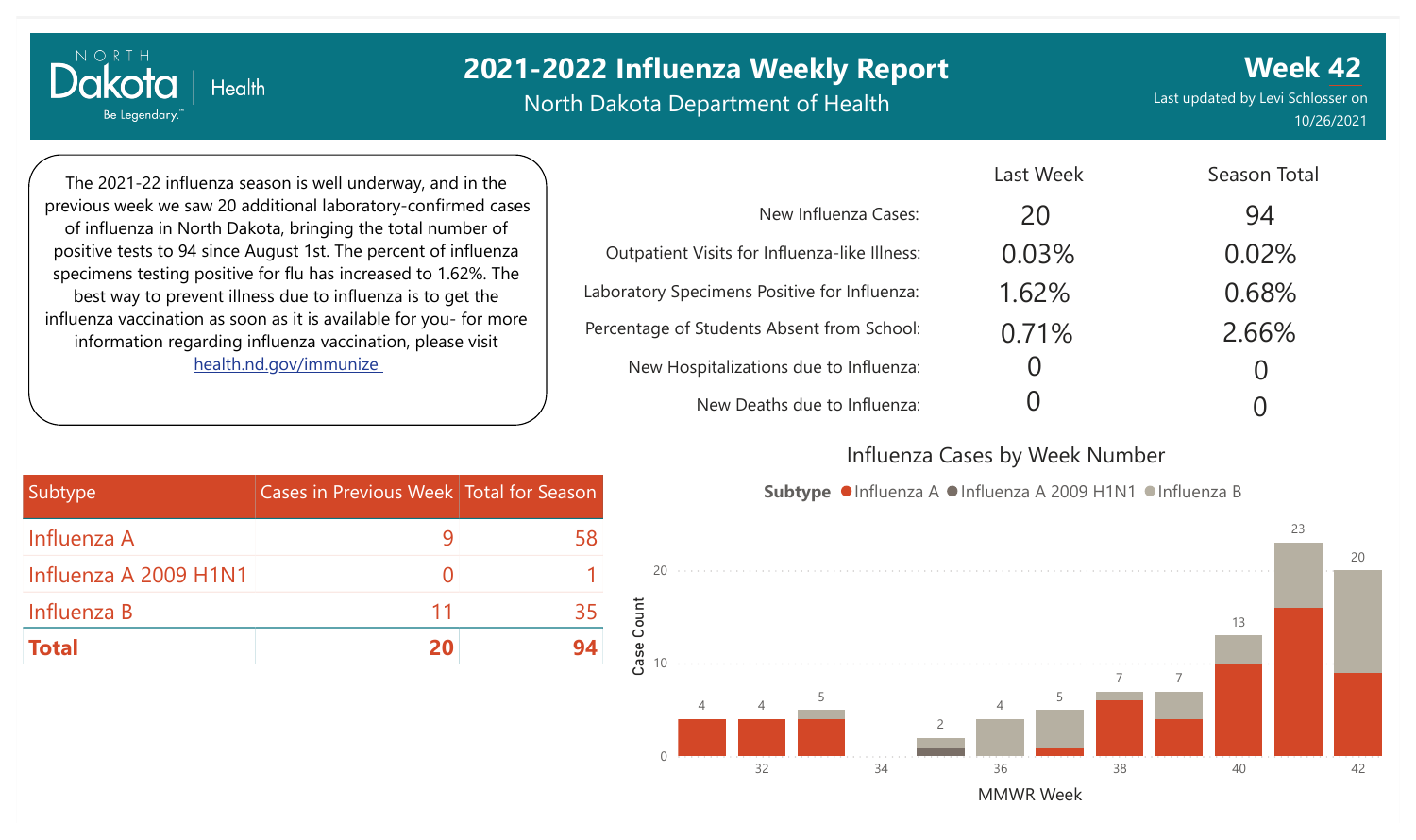

### **2021-2022 Influenza Weekly Report** North Dakota Department of Health

**Week 42** Last updated by Levi Schlosser on 10/26/2021

Laboratory-confirmed influenza is a reportable disease in North Dakota. Influenza "cases" include people that have tested positive for influenza in a healthcare setting. It does not include people with influenza who did not seek healthcare, or were diagnosed without a lab test, which is common. The true number of people in North Dakota is underrepresented, but case data allows us where influenza is circulating and in what populations. It also provides context regarding how the current season compares with previous seasons. Find more information about cases on ndflu.com

Influenza Cases by Gender







Total Influenza Cases by County

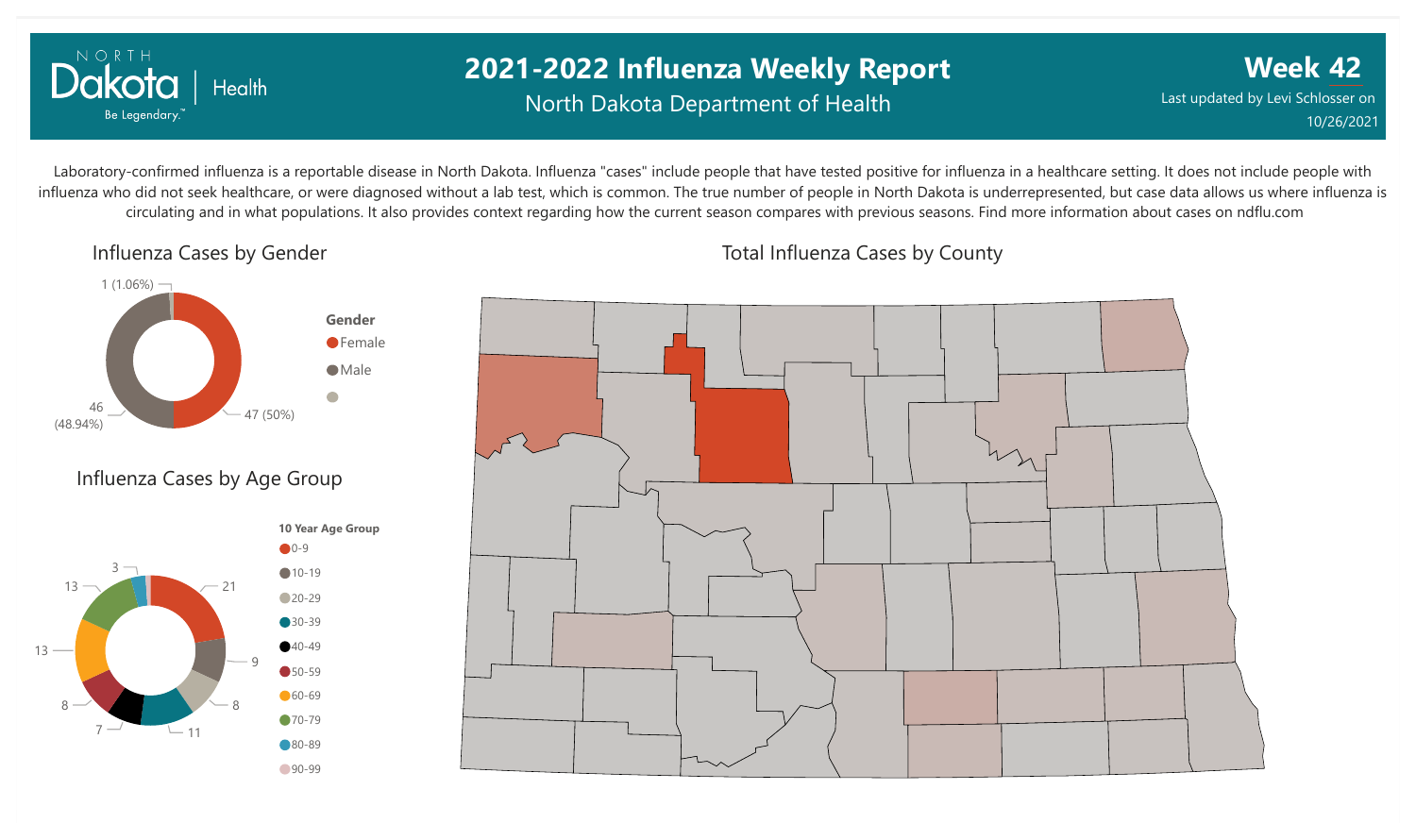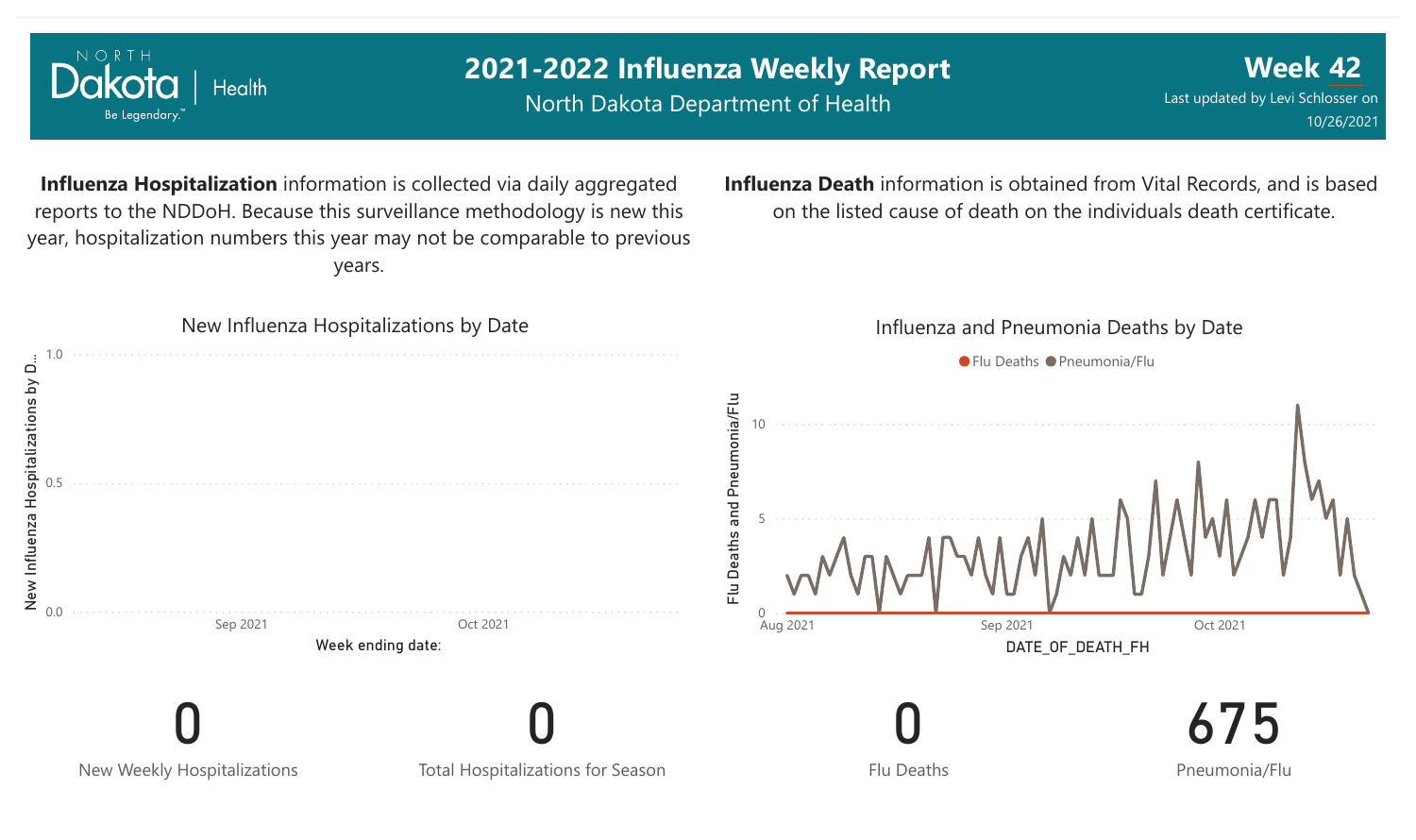

North Dakota Department of Health

**Week 42** Last updated by Levi Schlosser on 10/26/2021

**Outpatient Influenza-like Illness (ILI)** The NDDoH participates in the national U.S. Outpatient Influenza-like Illness Surveillance Network (ILINet). Data from participating outpatient providers in north Dakota are pooled to create a state-wide estimate for the weekly percent of healthcare visists due to influenza-like illness (ILI). Patients presenting with a fever of 100 degrees or greater AND a cough and/or sore throat are considered to have ILI. For more information [on state and national ILINet data, see FluView](http://fluview%20interactive/) Interactive

**Sentinel Laboratory Data** The NDDoH receives influenza and RSV testing data from participating sentinel laboratories across the state. The total number of positive tests and the total number of tests conducted are reported and used to create a state-wide percent positivity statistic. For influenza, percent positivity of 10% or greater indicates 'season level' influenza activity.



| <b>Week Ending Date:</b><br>$\blacktriangle$ | Total # of Patients Seen for Any Reason   Percent ILI |       |
|----------------------------------------------|-------------------------------------------------------|-------|
| Saturday, September 18, 2021                 | 3,947                                                 | 0.02% |
| Saturday, September 25, 2021                 | 2,382                                                 | 0.03% |
| Saturday, October 2, 2021                    | 3,498                                                 | 0.02% |
| Saturday, October 9, 2021                    | 4,020                                                 | 0.02% |
| Saturday, October 16, 2021                   | 3,585                                                 | 0.02% |
| Saturday, October 23, 2021                   | 3,691                                                 | 0.03% |
| <b>Total</b>                                 | 21,123                                                | 0.02% |

Flu Positivity by Week 0% 50% 100% Week ending date: Sep 2021 Oct 2021

| <b>Week ending date:</b>     | Total Number of Specimens Tested Flu Positivity |       |
|------------------------------|-------------------------------------------------|-------|
| Saturday, September 18, 2021 | 603                                             | 0.17% |
| Saturday, September 25, 2021 | 695                                             | 0.43% |
| Saturday, October 2, 2021    | 547                                             | 0.73% |
| Saturday, October 9, 2021    | 561                                             | 0.53% |
| Saturday, October 16, 2021   | 666                                             | 1.20% |
| Saturday, October 23, 2021   | 678                                             | 1.62% |
| <b>Total</b>                 | 3,750                                           | 0.80% |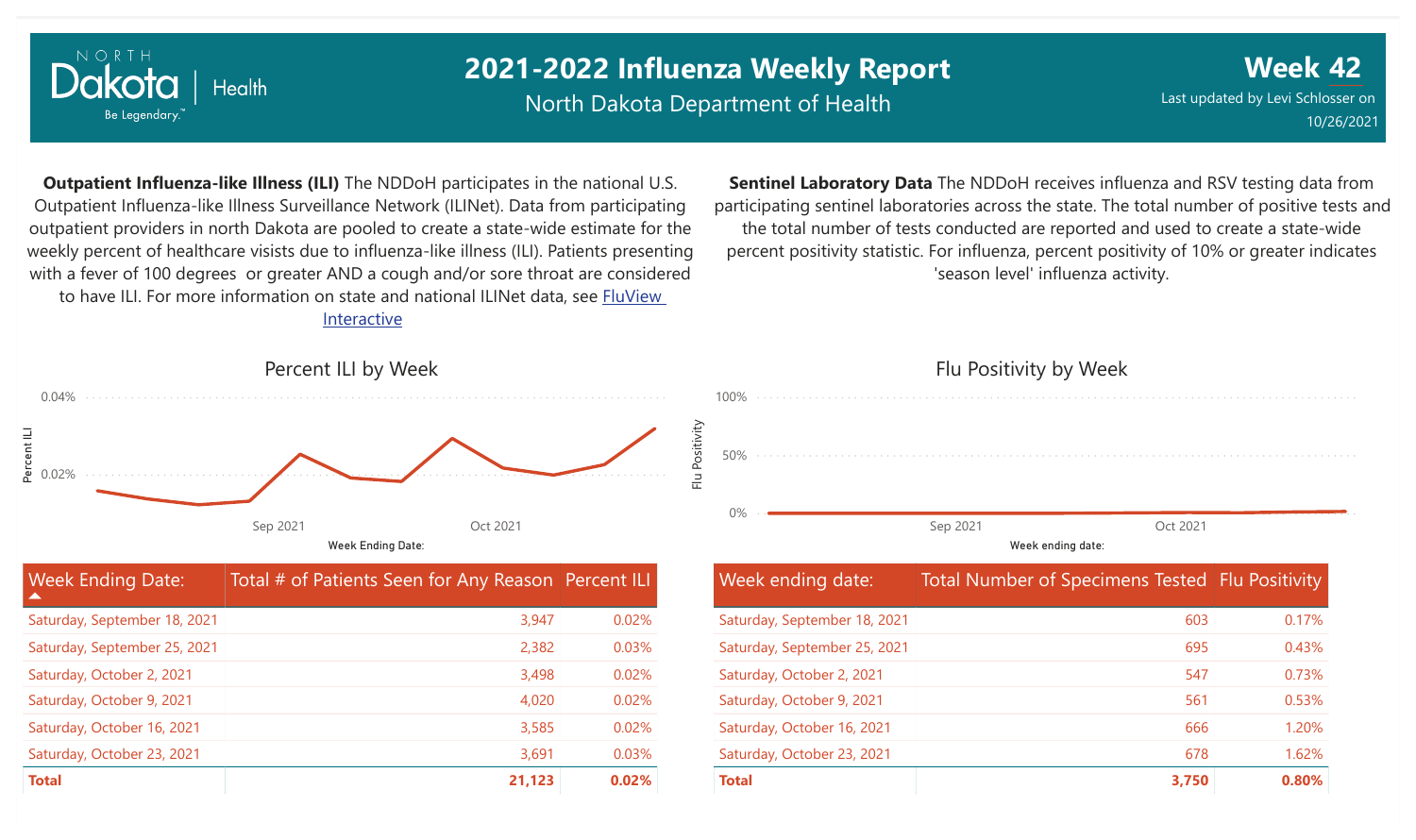

#### **2021-2022 Influenza Weekly Report** North Dakota Department of Health

During the influenza season, increases in the **school absenteeism** data cab be used as an early indicator for influenza circulation. The NDDoH received absenteeism data from a majority of schools in the state. Data here include absences for all reasons.



During the influenza season, **influenza outbreaks** are common anywhere people gather, including schools, child care centers, long-term care facilities, and health care facilities. Outbreaks of influenza or influenza-like illness may be reported to the NDDoH. The following outbreaks have been reported this season.

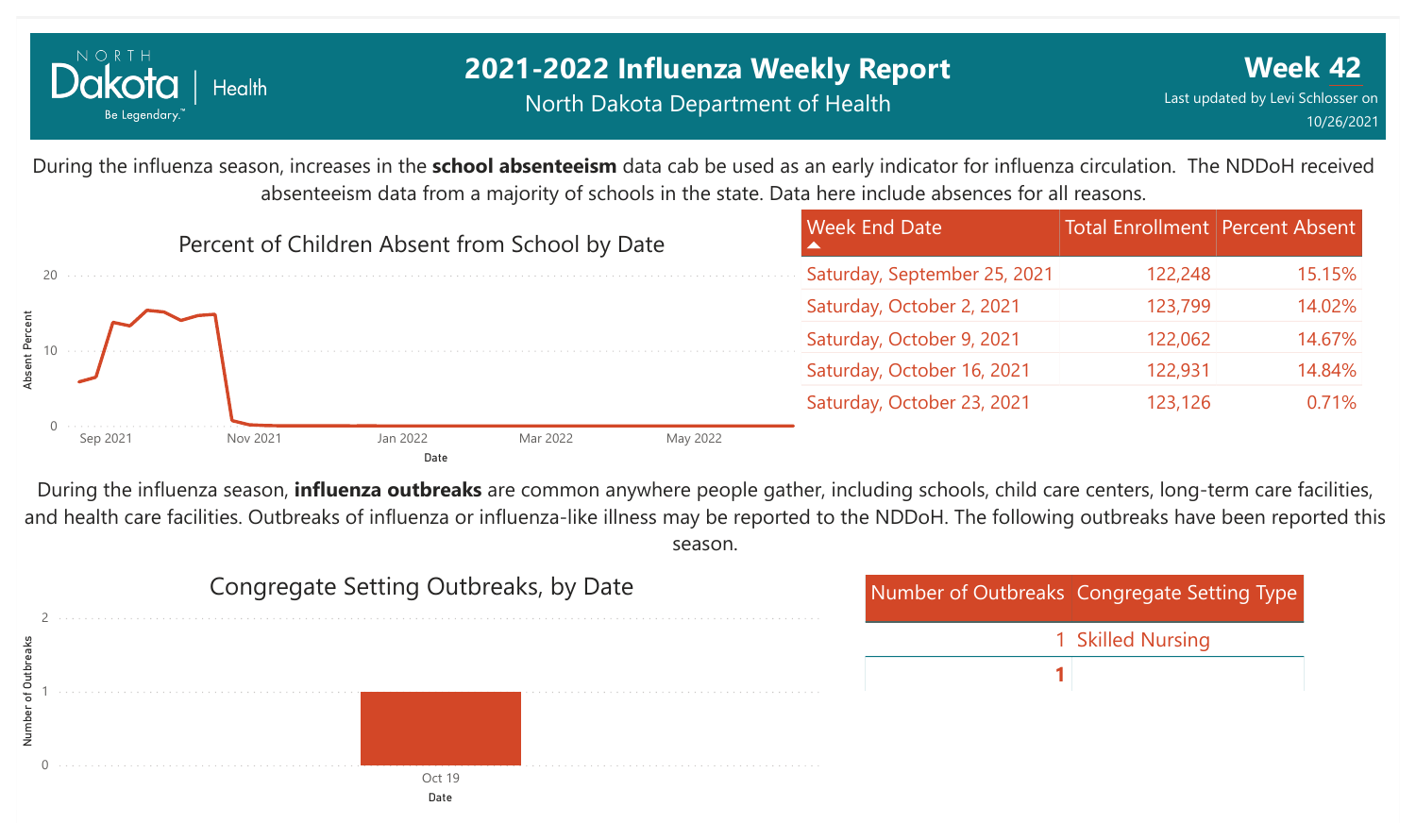

### **2021-2022 Influenza Weekly Report** North Dakota Department of Health

**Week 42** Last updated by Levi Schlosser on 10/26/2021

**Influenza vaccine doses administered** data from the North Dakota Immunization Information System (NDIIS) includes all administered doses of flu vaccine documented in the NDIIS to records with a North Dakota address. Adult immunizations do not have to be reported to the NDIIS so there may be more influenza vaccine doses being administered that are not reported to the NDIIS. Age groups are determined base on age at time of vaccination.

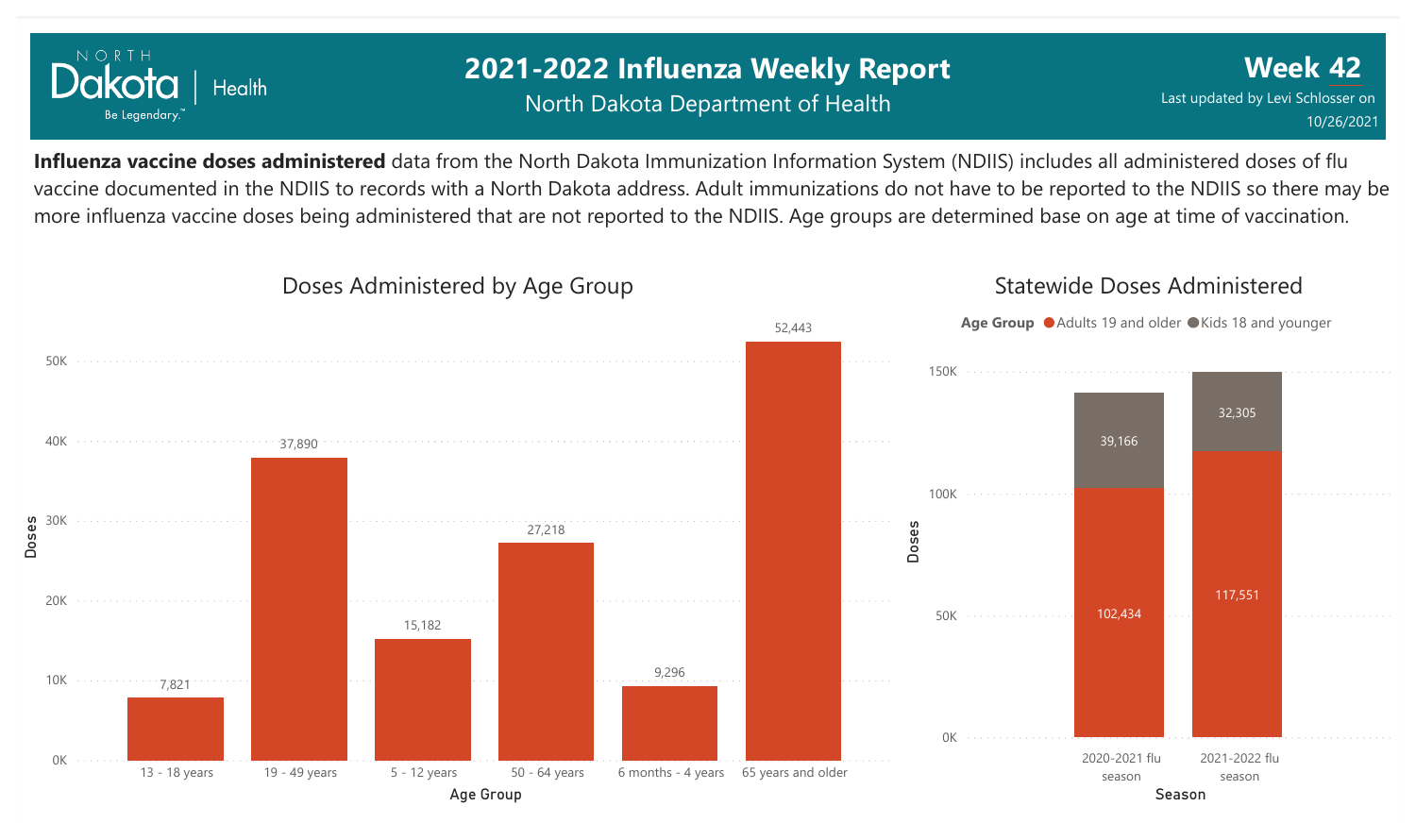### **2021-2022 Influenza Weekly Report Week 42** Dakota | Health North Dakota Department of Health Last updated by Levi Schlosser on Be Legendary. 10/26/2021Total Influenza Vaccine Doses Administered by County Week Number All  $\vee$ Age Group ADULT  $\Box$  CHILD **County-level doses administered** data includes all administered doses of flu vaccine documented in the NDIIS as given to an individual with an address in the North Dakota county, regardless of where the provider who administered the dose

was located.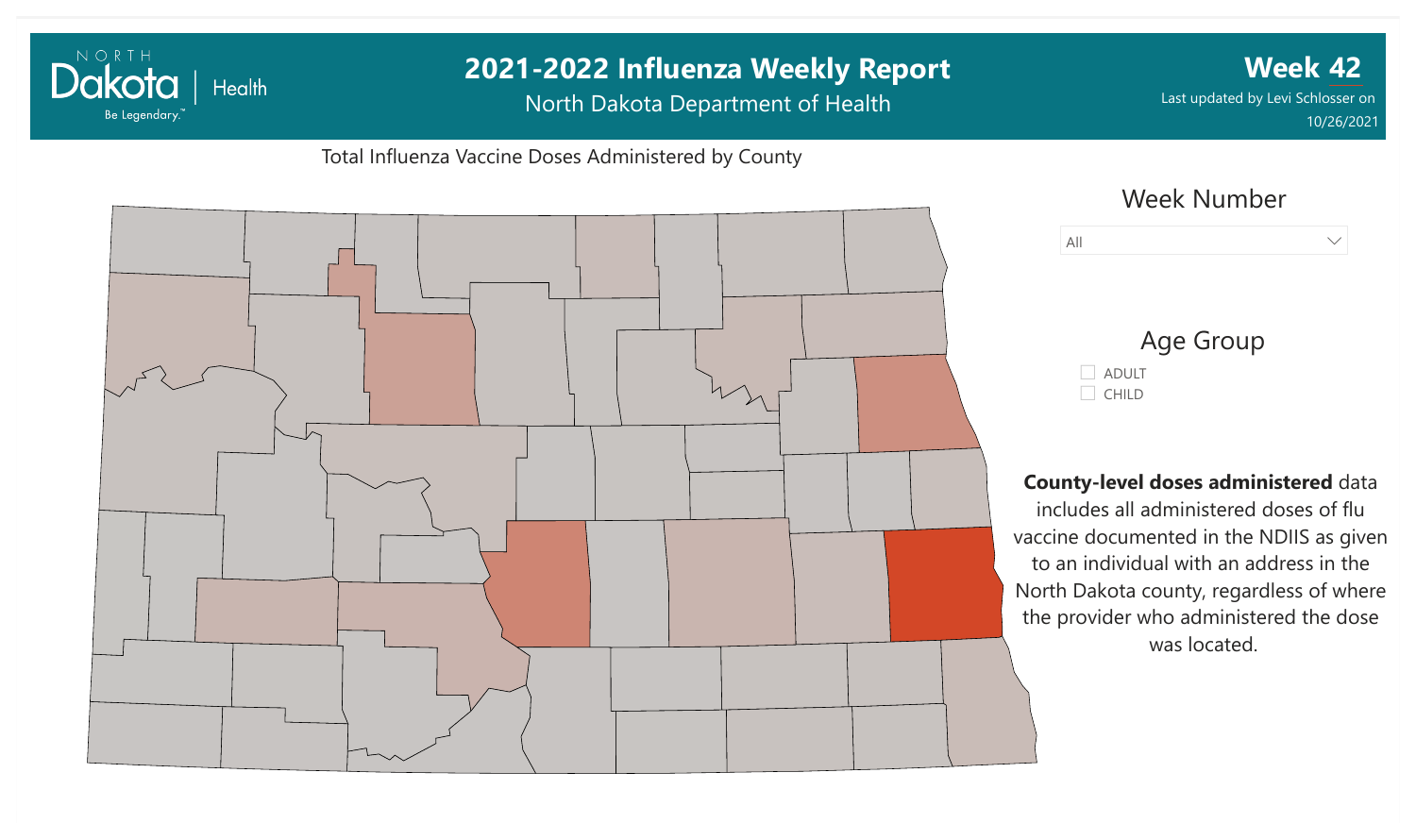North Dakota Department of Health

**Week 42** Last updated by Levi Schlosser on 10/26/2021

#### 0% 5% 10% 15% 20% Season Rate 2020-2021 flu season 2021-2022 flu season 15.60% 20.79% 16.60% 19.90% 19.92% 16.77%

Statewide Flu Coverage for 2021-22 Season

Age Group  $\bullet$  Adults 19 and older  $\bullet$  All ND 6 months and older  $\bullet$  Kids 18 and younger

Statewide Flu Coverage for Children <=18

NORTH

Dakota

Be Legendary.

Health



Adult immunizations do not have to be reported to the NDIIS so adult coverage rates may be higher.

#### Statewide Flu Coverage for Adults >= 19